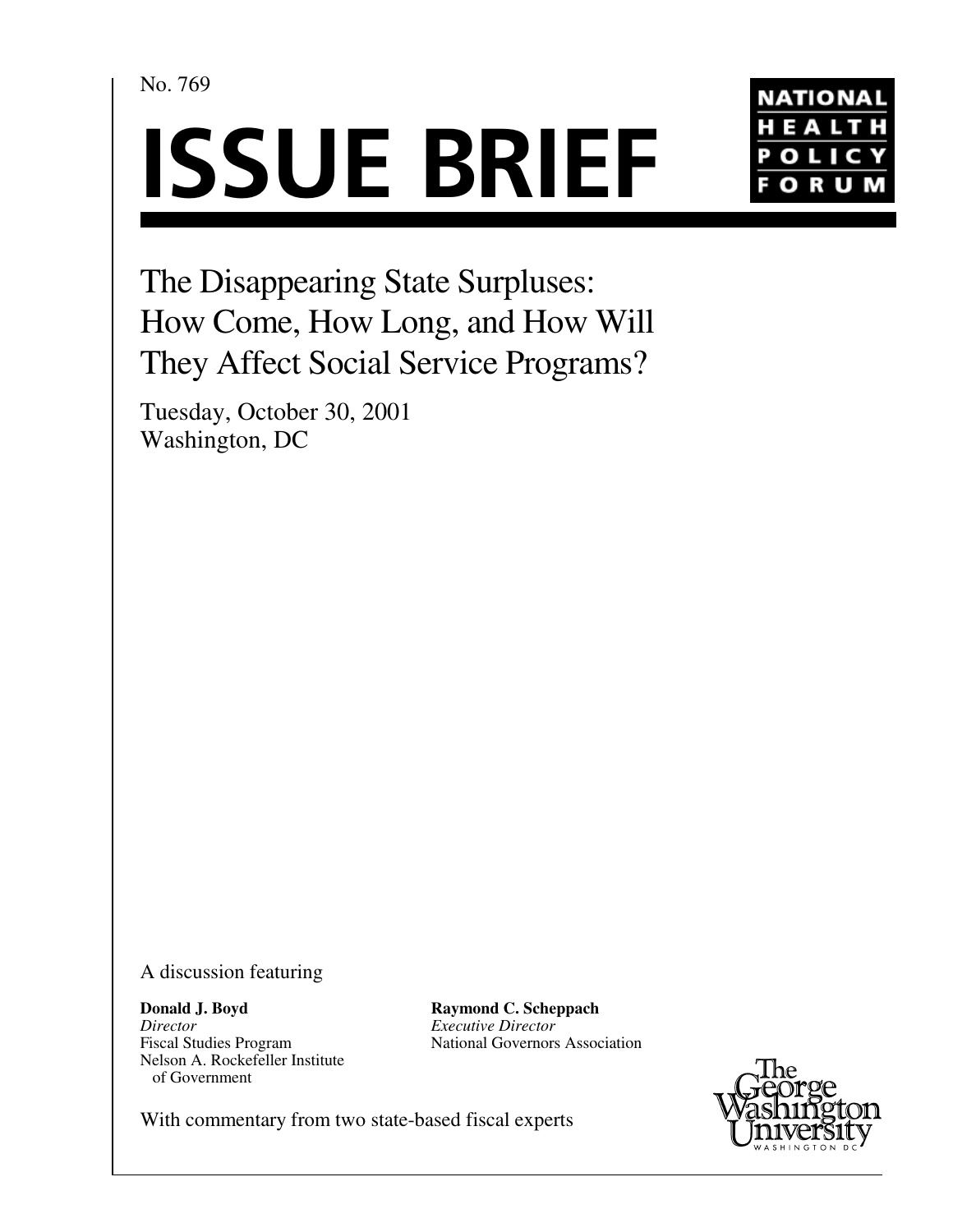# State Budget Shortfalls

*Overview–This issue brief focuses on the impact of recent budget shortfalls that many states are experiencing after several years of strong revenue growth. It describes the structure and sources of state revenues and spending and the causes of the recent shortfall. It also summarizes the fiscal trends and federal policies that could result in significant budget shortfalls in the future. Speakers at the Forum session will expand on these topics, give examples of state approaches in addressing the current shortfall, and provide projections on how states will fare in their next budget cycle. The meeting will also provide an opportunity for speakers and participants to explore the ramifications of the budget shortfalls for health and social service programs and policies.*

With the devolution of many health, welfare, and social service programs to state government, the always important issue of state resources becomes critical. Beginning in 1994, states benefitted greatly from a strong economy and robust stock market. Most were able to sustain a pattern equivalent to having their cake and eating it too: cutting taxes, increasing spending, and putting money aside as reserves.<sup>1</sup> The sustained great news was so unexpected that states often underestimated their revenue projections, resulting in annual budget surpluses.

Suddenly, in late 2000, most state budgets began to experience a significant slowdown in their revenue growth to levels not seen in seven years.<sup>2</sup> By the summer of 2001, the revenue decline forced several states to draw upon previous surpluses and on budget reserves to balance their new fiscal year (FY) 2002 budgets.<sup>3</sup> Most were able to cobble together a budget that did little harm to spending programs, but a few were unable to avoid some major spending cuts.4

States' budgetary problems have just begun. In the short run, revenue growth continues to decline due to a worsening economy and a much weaker stock market.<sup>5</sup> And the economic aftershocks from the terrorist attacks of September 11 are causing further havoc in already troubled state budgets.<sup>6</sup>

In the long run, the combination of eroding state tax structures and mounting pressures for increased spending may well create a contentious climate for future budget debates.<sup>7</sup> Very difficult decisions will have to be

made on tax increases and program spending cuts in order to balance the state budget. This Forum session will examine the forces behind the immediate and longterm budgetary woes of the states and the possible impact of these forces on social spending programs.

## **CURRENT STRUCTURE OF STATE REVENUE AND SPENDING**

To understand the fiscal crisis facing states, it is necessary to examine the two key components of their budgets: revenue (that is, monies raised by the states or received from the federal government) and spending (also referred to as expenditures or outlays). According to U.S. Bureau of Census data, approximately 72 percent of states' revenue is from taxes, fees, and tuition, with the remaining 28 percent coming from intergovernmental transfers from the federal government for such purposes as Medicaid, Temporary Aid to Needy Families (TANF), education and highways (Figure 1, page 3). $8$ 

Other than intergovernmental revenue, the two most significant sources of state revenues are sales and income taxes. Although each of these sources comprises approximately 18 percent of state revenues overall, states vary considerably in their composition of revenue. Some states (for example, Florida, Texas, and Washington) impose little or no income tax, while others (for example, Delaware, Montana, and Oregon) do not impose a sales tax. Two states, Alaska and New Hampshire, have neither an income nor a sales tax.

## **ISSUE BRIEF**/No. 769

**Analyst/Writer:** Randy Desonia

### **National Health Policy Forum**

2131 K Street, NW, Suite 500 Washington, DC 20037 202/872-1390 202/862-9837 (fax) nhpf@gwu.edu (e-mail) www.nhpf.org (Web site)

**Judith Miller Jones,** Director **Judith D. Moore,** Co-Director **Michele Black,** Publications Director

**NHPF** is a nonpartisan education and information exchange for federal health policymakers.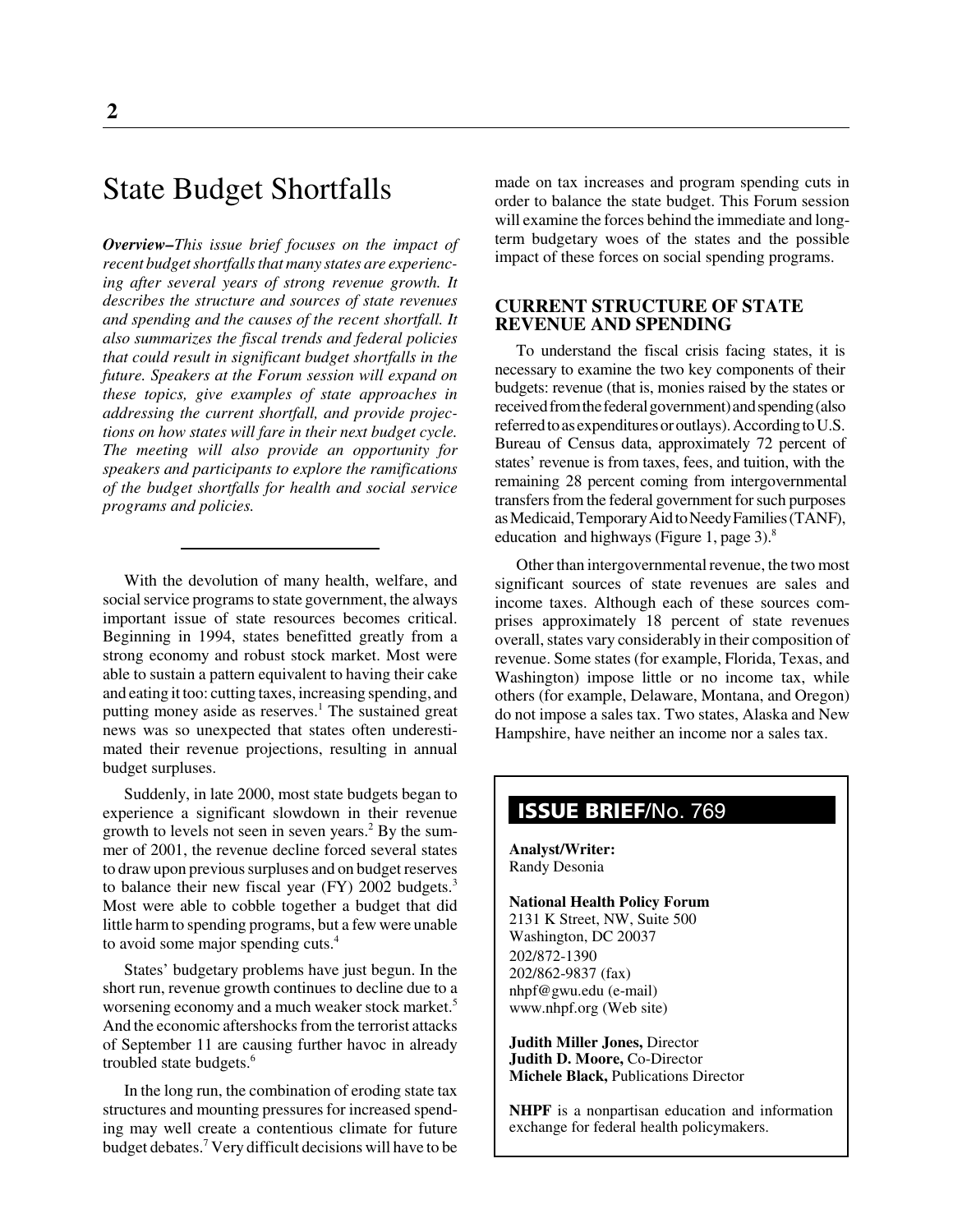## **Figure 1 Composition of State Revenue, 1997**



Source: U.S. Bureau of the Census \*Includes selective sales taxes, such as cigarette taxes, corporate income tax, and other taxes.

On the spending side, the largest component, at 20 percent of state revenue, is elementary and secondary education.<sup>9</sup> The next largest, at 16 percent, is medical payments for public welfare (mainly Medicaid).<sup>10</sup> (See Table 1, page 4.) Rounding out the top three categories for state spending, at 11.5 percent, is higher education. The rest of the spending categories are much smaller (for example, cash assistance payments under welfare are below 3 percent). Similar to the revenue side, the composition of state spending varies considerably. For example, Medicaid spending ranges from New York's 24 percent to Alaska's 7 percent.<sup>11</sup>

## **GROWING SHORTFALLS**

In contrast to the federal government, 49 states have a constitutional or statutory provision requiring their budgets to be balanced.<sup>12</sup> When spending increases are significantly greater than projections, or revenues are significantly less, states are forced to make immediate adjustments. The signs of growing shortfalls are ominous. Sixteen states had to cut their FY2001 budgets ; the previous year, only 1 state was compelled to do so.<sup>13</sup> Seven states made across-the-board cuts and the others used budget control methods such as hiring freezes and targeted reductions.

The FY 2002 state budget picture is even bleaker. During the second quarter of 2001, state income tax growth was at the second worst level since 1995, and the

state sales tax growth was the slowest since  $1991<sup>14</sup>$  On the spending side, a survey conducted in early summer of 2001 found that two-thirds of the states estimated their 2002 Medicaid spending will exceed the budgeted amounts.<sup>15</sup>

If the economic downturn is temporary, states can draw upon their projected reserves and rainy day funds to minimize program cutbacks and tax increases. However, if the anticipated recession is deeper and longer than expected, the reserves will not be sufficient to cover the budget shortfall.<sup>16</sup> Projected FY 2002 year-end reserves, based on governors' recommended budgets, represent the smallest percentage since 1994.<sup>17</sup> And the analyses in all of the aforementioned reports do not take into consideration the acceleration in the economy's downturn due to the September 11 attacks.<sup>18</sup>

## **LONG-TERM STRUCTURAL PROBLEMS**

While the short-term challenges are substantial, concerns are being raised over longer-term fiscal problems caused by a built-in structural imbalance between future spending and revenues. On the spending side, there are pressures from the two largest categories, education and Medicaid. Governors have embarked on an ambitious and sustained effort to improve kindergarten through 12th grade (K-12) school standards and student performance. Also, litigation to make state school financing more equitable across school districts and pressure to cut local property taxes may result in more state spending for K-12 education. Medicaid is seeing a resurgence in its growth rate, especially for pharmaceuticals. While the rate of payment growth is not expected to be in the double digits experienced in the late 1980s and early 1990s, it will certainly exceed the average growth rate in state revenue.<sup>19</sup>

On the revenue side, there are concerns over the future growth in the two primary taxes that states rely upon: income and sales. In recent years, the state income tax was often a primary source of the unexpected state surpluses as many people in the higher income brackets experienced extensive increases in income due to capital gains (particularly from the stock market). In turn, states received large, unexpected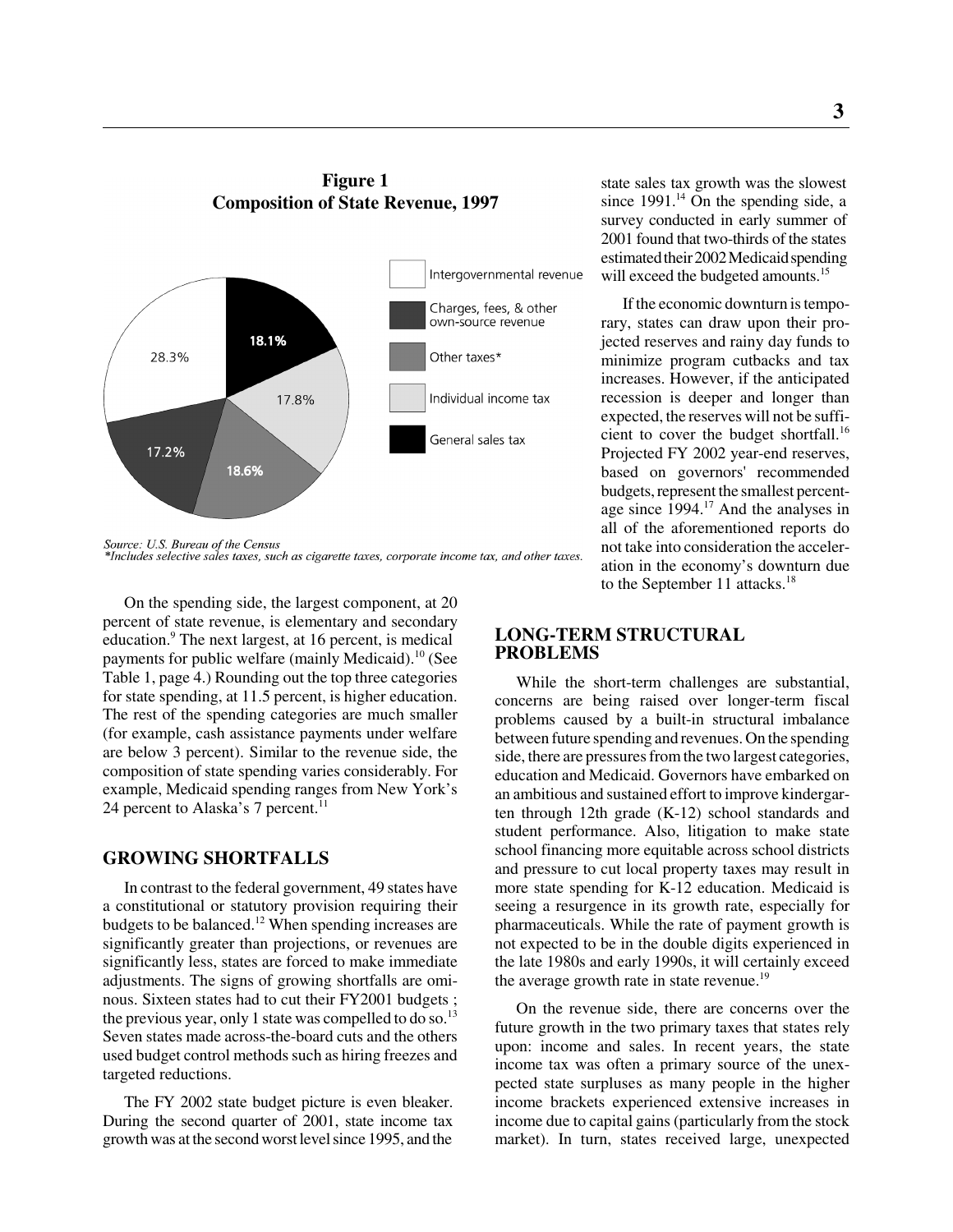|                                                   | Amount<br>(\$ billions) | <b>Share</b> |
|---------------------------------------------------|-------------------------|--------------|
| <b>General expenditure</b>                        | \$788.2                 | 100.0%       |
| Elementary and secondary education                | 160.3                   | 20.3         |
| Public welfare: medical payments*                 | 127.9                   | 16.2         |
| Higher education                                  | 90.5                    | 11.5         |
| Highways                                          | 60.2                    | 7.6          |
| Cash assistance and nonmedical welfare assistance | 47.9                    | 6.1          |
| Health <sup>†</sup>                               | 33.9                    | 4.3          |
| Hospitals <sup>*</sup>                            | 29.3                    | 3.7          |
| Corrections                                       | 29.0                    | 3.7          |
| All other                                         | 209.1                   | 26.5         |

**Table 1 Composition of State Expenditures in 1997**

*Source: U.S. Bureau of the Census*

*\* Consists primarily of Medicaid payments, but also includes medical payments for other recipients such as those on general relief. † Includes expenditures for public health, vital statistics, immunization, maternal and child health, and alcohol and substance abuse, environmental health, and many other programs usually administered by the state health department. ‡ Includes financial support of hospitals other than payments such as Medicaid.*

increases in income tax collections, resulting in pleasantly surprising surpluses.

States have grown to depend much more on the income tax than they did in the past. An unfortunate hallmark of the state income tax, however, is that the year-to-year receipts can be highly volatile. An economic downturn can quickly devastate a state's budget. For example, California has found that, in the past, state income derived from capital gains fell by as much as 50 percent in one year.20 Such a swing today would translate into a 10 percent reduction in the state's personal income tax collections and a 5 percent decline in total revenues. Thus, in the coming year, states with income taxes could see the dark side of volatility, major drops in income tax revenue.

Of greater concern in the long run is the erosion of the sales tax base (that is, the types of sales to which the tax is applied). One cause of erosion is a trend toward consumers shifting a greater percentage of purchases to services (such as medical, legal, child care, and financial management services) that are often not taxed like retail consumer goods. Revenue has also suffered from an increase in the number of sales tax exemptions (food

and clothing are frequent exemptions) and mail order sales, for which collecting sales tax is nearly impossible. Looming on the horizon is an anticipated surge in e-commerce, which could greatly accelerate erosion in state sales tax collections. $^{21}$ 

It is important to note that the art of long-term revenue and spending projection is fraught with peril. In the 1990s, some analysts projected states would experience significant shortfalls in their budgets, yet there were annual surpluses. $22$  Two critical factors that were not anticipated were the sustained bull stock market and major gains in worker productivity that led to significant growth in real incomes and tax revenue. These trends could continue, or other unanticipated trends may negate the predicted imbalance.

There is, however, another reason to worry about states' future ability to raise sufficient revenue. The recent reduction of the federal estate tax enacted in May of 2001 will result in a substantial decrease in state estate and inheritance tax collections. Since states have tied their own tax to the federal tax, states will lose from \$50 billion to \$100 billion in revenue over the next 10 years unless they choose the politically difficult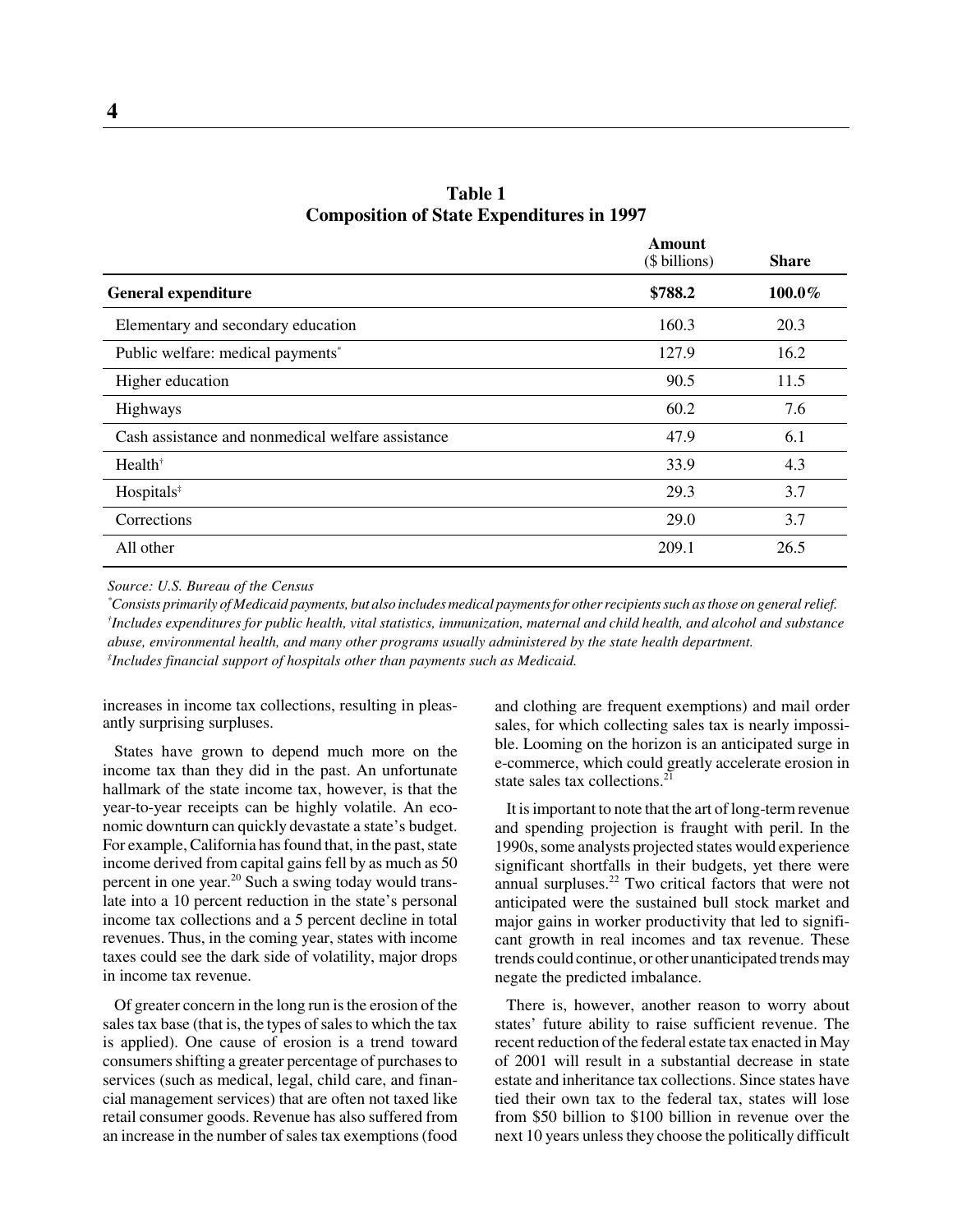path of enacting new state taxes on estates and inheritances.23 The average state loss of the estate tax will be about 1.5 percent of total state revenue, but some states will be hit harder: New York stands to lose around 2.8 percent; South Dakota, 3 percent; Pennsylvania, 3.5 percent; and New Hampshire, 4.5 percent.<sup>24</sup>

All of this adds up to significant state budgetary concerns, both current and future. Thanks to previous surpluses, spending reserves, and rainy day funds, many states were able to rectify last year's shortfalls without incurring significant pain. That will not be true in the future. If the economy goes into a recession (which appears increasingly certain in the wake of the September 11 attack) or if the predicted long-term structural budget imbalances occur, states will be forced to make very difficult decisions regarding the level of tax increases and spending cuts.

## **THE FORUM SESSION**

### **Key Questions**

The session will provide participants an opportunity to ask speakers such questions as the following:

- Which states are most likely to be affected in the short term and in the long term? What characteristics do they possess that make them vulnerable?
- Which states are least likely to be affected by budget woes, and why?
- Are there budget techniques or new resources that states can employ in addressing the shortfalls?
- To what extent will tobacco settlement monies be used to cover immediate and future state shortfalls?
- In an era of recession, how can states sustain current funding for Medicaid, State Children›s Health Insurance Program, pharmaceutical programs for the elderly, TANF, and other social welfare programs?
- How will states be able to find the resources to address such new issues as building a public health infrastructure that can respond to terrorism and to address such persistent issues as the uninsured, longterm care, and people in poverty?

#### **Speakers**

**Donald J. Boyd** will begin the meeting with an overview of state revenue and spending structures. He will also describe recent state budgetary trends and note the future fiscal challenges of states. Boyd is deputy

director of the Nelson A. Rockefeller Institute of Government. He is also director of the institute's Fiscal Studies Program, which, since 1990, has conducted research and analyses on trends in state and local programs and finances.

**Raymond C. Scheppach**, who has been executive director of the National Governors Association (NGA) for nearly two decades, will provide additional perspective on the impact of economic trends and federal policies on state budgets. Under his direction, the NGA collaborates with the National Association of State Budget Officers in publishing the biannual "Fiscal Survey of States." Two state fiscal experts will be at the meeting to describe how they addressed their recent budgetary shortfalls and what fiscal challenges they face next year.

#### **ENDNOTES**

1. Donald J. Boyd, *State Fiscal Issues and Risks at the Start of a New Century* (Albany, New York: Nelson A Rockefeller Institute of Government, June 2000).

2. Elizabeth I. Davis and Nicholas W. Jenny, "Weakest State Tax Revenue Growth in Over Seven Years," *State Revenue Report,* no. 43, Nelson A. Rockefeller Institute of Government, Albany, New York, March 2001.

3. Nicholas W. Jenny and Donald J. Boyd, "State Budgets for 2002: Economic Slowdown Led States to Cut Spending and Draw on Reserves, But Tax Increases Were Rare," *State Fiscal News*, 1, no. 4 (August 22, 2001), Nelson A. Rockefeller Institute of Government, Albany, New York.

4. Nicholas W. Jenny and Donald J. Boyd, "Revenue Problems Spread to the Northeast," *State Fiscal News*, 1, no.1 (June 25, 2001), Nelson A. Rockefeller Institute of Government. Albany, New York. See also Kevin Carey, Liz McNichol, and Iris J. Lav, *State Responses to Tight Fiscal Conditions* (Washington, D.C.: Center on Budget and Policy Priorities, August 2001).

5. Scott Thurm and Mitchel Benson, "Vanishing Windfall: Weak Stock Market Is Beginning to Pinch Some States' Budgets," *Wall Street Journal*, May 5, 2001, A1, A6.

6. David S. Broder, "Aftershock in State Coffers," *Washington Post*, September 26, 2001, A25; Sue Ann Pressley and Pamela Ferdinand, "Layoffs, Dwindling Tourism a Blow to Struggling States," *Washington Post*, September 27, 2001, A13.

- 7. Boyd, *State Fiscal Issues,* 31-33.
- 8. Boyd, *State Fiscal Issues,* 1.
- 9. Boyd, *State Fiscal Issues,* 2.